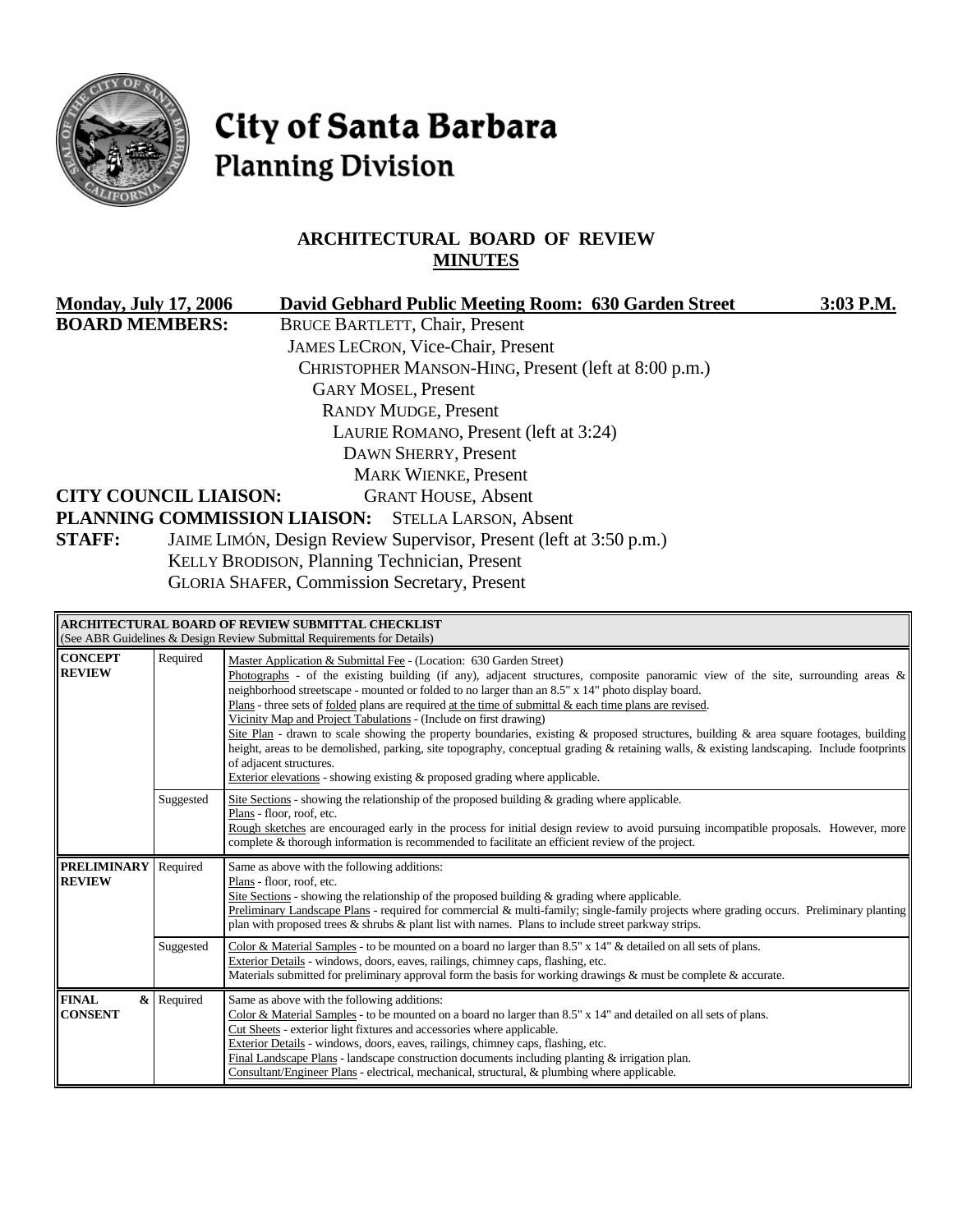# **PLEASE BE ADVISED**

- The approximate time the project will be reviewed is listed to the left of each item. It is suggested that applicants arrive 15 minutes early. The agenda schedule is subject to change as cancellations occur. Staff will notify applicants of time changes.
- The applicant's presence is required. If an applicant is not present, the item will be postponed indefinitely. If an applicant cancels or postpones an item without providing advance notice, the item will be postponed indefinitely and will not be placed on the following Architectural Board of Review (ABR) agenda. In order to reschedule the item for review, a rescheduling fee will be paid and the applicant must fill out and file a Supplemental Application Form at 630 Garden Street (Community Development Department) in addition to submitting appropriate plans.
- All approvals made by the ABR are based on compliance with Municipal Code Chapter 22.68 and with adopted ABR guidelines. Some agenda items have received a mailed notice and are subject to a public hearing.
- The ABR may grant an approval for any project scheduled on the agenda if sufficient information has been provided and no other discretionary review is required. Substitution of plans is not allowed, if revised plans differing from the submittal sets are brought to the meeting, motions for preliminary or final approval will be contingent upon staff review for code compliance.
- The Board may refer items to the Consent Calendar for Preliminary and Final Architectural Board of Review approval.
- Preliminary and Final Architectural Board of Review approval is valid for one year from the date of the approval unless a time extension or Building Permit has been granted.
- **Items before the Board may be appealed to the City Council. For further information on appeals, contact the Planning Division Staff or the City Clerk's office. Said appeal must be in writing and must be filed with the City Clerk at City Hall within ten (10) calendar days of the meeting at which the Board took action or rendered its decision. The scope of this project may be modified under further review.**
- **AMERICANS WITH DISABILITIES ACT:** In compliance with the Americans with Disabilities Act, if you need special assistance to participate in this meeting, please contact the Planning Division at (805) 564-5470. Notification at least 48 hours prior to the meeting will enable the City to make reasonable arrangements.
- **AGENDAS, MINUTES and REPORTS**: Copies of all documents relating to agenda items are available for review at 630 Garden St. and agendas and minutes are posted online at [www.SantaBarbaraCa.gov](http://www.santabarbaraca.gov/) If you have any questions or wish to review the plans, please contact Kelly Brodison, at (805) 564-5470 between the hours of 8:30 a.m. to noon and 1:00 p.m. to 4:00 p.m., Monday through Friday.

# **LICENSING ADVISORY:**

The Business and Professions Code of the State of California and the Municipal Code of the City of Santa Barbara restrict preparation of plans for certain project types to licensed professionals. Applicants are encouraged to consult with Building and Safety Staff or Planning Staff to verify requirements for their specific projects.

Unlicensed persons are limited to the preparation of plans for:

- ¾ Single or multiple family dwellings not to exceed four (4) units per lot, of wood frame construction, and not more than two stories and basement in height;
- ¾ Non-structural changes to storefronts; and,
- ¾ Landscaping for single-family dwellings, or projects consisting solely of landscaping of not more than 5,000 square feet.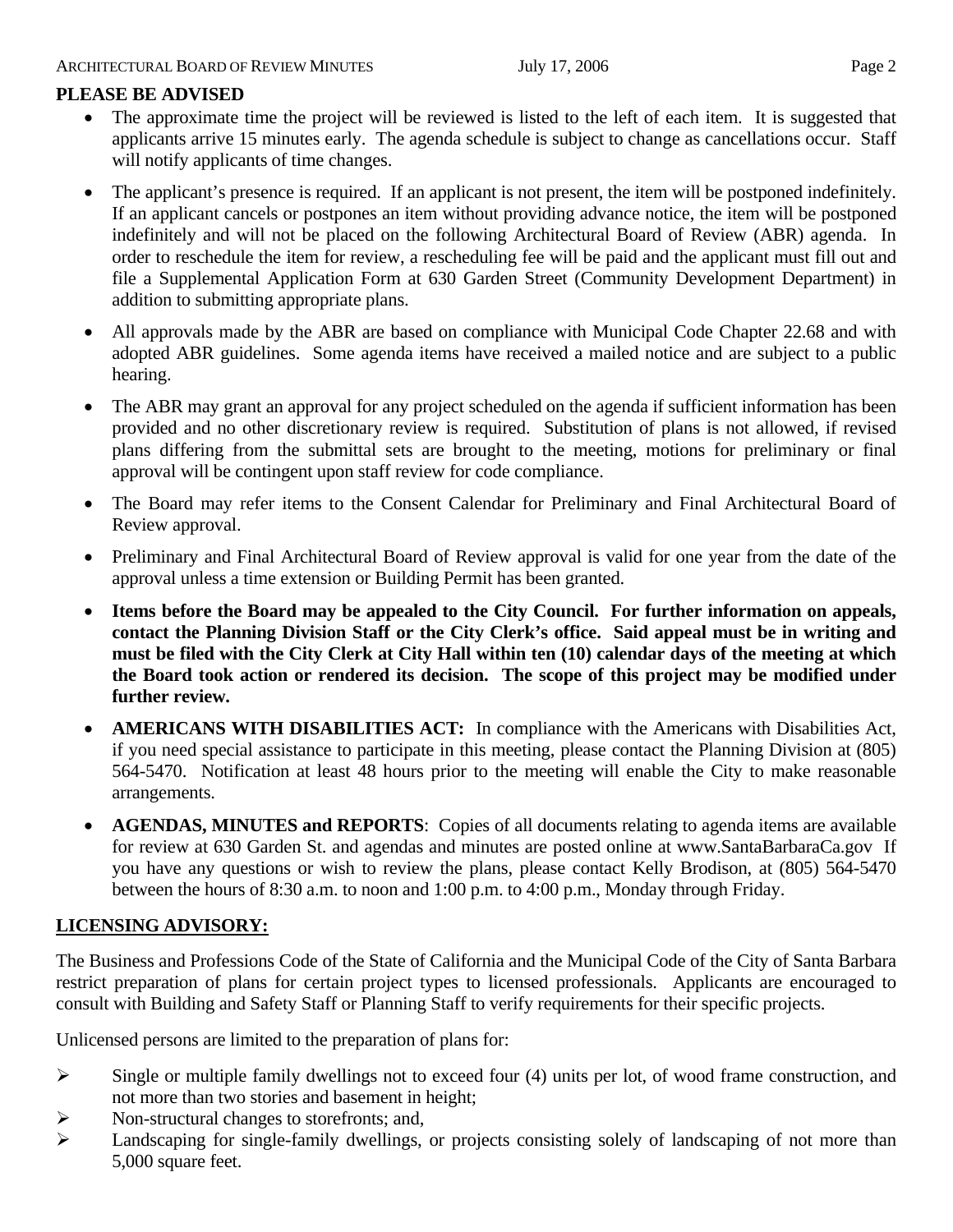# ARCHITECTURAL BOARD OF REVIEW MINUTES July 17, 2006 **Page 3 NOTICE:**

- 1. That on July 20, 2006 at 4:00 p.m., this Agenda was duly posted on the indoor and outdoor bulletin boards at the Community Development Department, 630 Garden Street, and online at www.SantaBarbaraCa.gov.
- 2. This regular meeting of the Architectural Board of Review will be broadcast live and rebroadcast in its entirety on Wednesday at 8:00 a.m. on Channel 18.

## **GENERAL BUSINESS:**

## A. Public Comment:

Any member of the public may address the Architectural Board of Review for up to two minutes on any subject within their jurisdiction that is not scheduled for a public discussion before the Board on that day. The total time for this item is ten minutes.

Board member Manson-Hing reported that the University of California at Santa Barbara Design Review Committee presently reviewing a proposal by Robert Ventury for the installation of text (6 words) thirty feet in height, lighted, and reflective on the northern face of the building that facing the entry highway. Mr. Manson-Hing would like to request courtesy review as UCSB is a Santa Barbara gateway. Mr. Limon stated that on behalf of the Board he will extend the request to the County of Santa Barbara.

B. Approval of the minutes of the previous Architectural Board of Review meeting.

Motion: Approval of the minutes of the Architectural Board of Review of Monday, July 10, 2006. Action: LeCron/Manson-Hing 7/0/1. Mosel abstained.

C. Consent Calendar

Motion: Ratify the Consent Calendar. The Consent Calendar was reviewed by Board member Mark Wienke. Action: Manson-Hing/LeCron, 8/0/0.

D. Announcements, requests by applicants for continuances and withdrawals, future agenda items and appeals:

Board member Manson-Hing announced that he will step down on Item #7, and he will leave at 8:00 p.m.

Board member Romano announced that due to a conflict of interest between Arcadia Studio and the City of Santa Barbara, she will excuse herself from the rest of the meeting, and tender her resignation to City Council forthwith.

E. Subcommittee Reports:

No subcommittee reports

F. Possible Ordinance Violations:

No reported violations.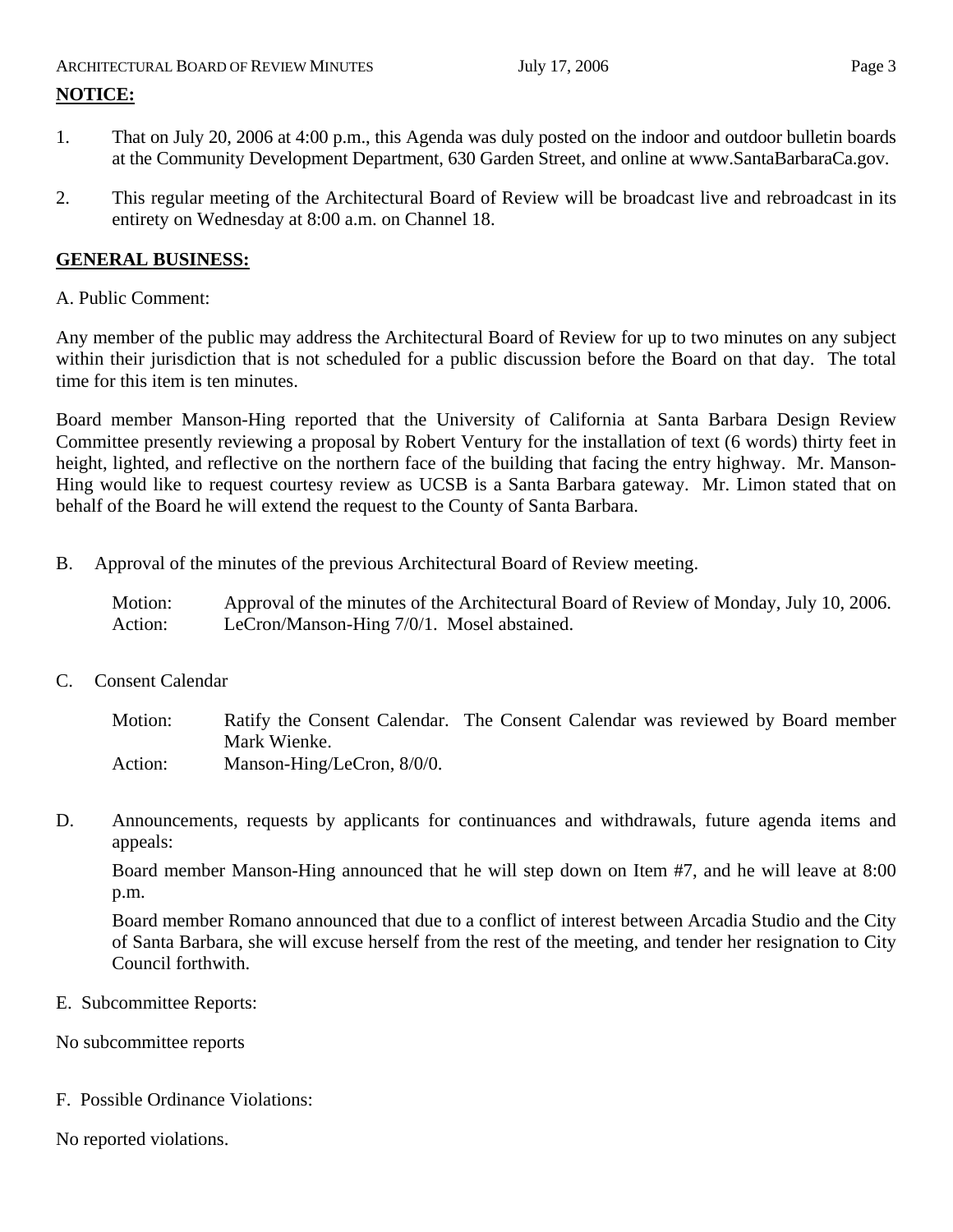## **CONCEPT REVIEW - NEW ITEM: PUBLIC HEARING**

#### **1**. **1204 CALLE DEL SOL** R-1 Zone

| <b>Assessor's Parcel Number:</b> | 041-091-014      |
|----------------------------------|------------------|
| <b>Application Number:</b>       | MST2006-00344    |
| Owner:                           | Javier Jaramillo |
| Designer:                        | Tom Kress        |

(Proposal to add a second story of 532 square feet, convert the existing 341 square foot garage to habitable space, and add a 550 square foot attached two-car garage to the existing 1,514 square foot onestory single family residence on a 7,391 square foot lot.)

#### **(COMMENTS ONLY; PROJECT REQUIRES ENVIRONMENTAL ASSESSMENT AND NEIGHBORHOOD PRESERVATION ORDINANCE FINDINGS.)**

(3:31)

Present: Tom Kress, Designer.

Public comment opened at 3:40 p.m.

Ron Buckley, resident, submitted photos and spoke in opposition.

Ms. Brodison read into the record the names and address of several residents who submitted letters.

Public comment closed at 3:43 p.m.

Motion: Continued indefinitely to Full Board with the following comments: 1) The Board acknowledges that the second-story has been eliminated from the proposal. 2) There is concern with the linearity of the proposal in its lack of stepping away from the front setback and in the continuous gabled roof. 3) The garage overwhelms the front façade in height and width. 4) Study to prominently define the front pedestrian entry. Suggestions include: a) Consider a central entry court, and b) Study relocating the master suite and garage to provide more relief along the street. 5) Simplify the Mediterranean style to blend with the ranch style characteristics of the neighborhood. 6) Return with plans that are more in character with the neighborhood, and show the removal of the second level.

Action: Manson-Hing/LeCron, 7/0/0.

\*\*\*\*\* THE BOARD RECESSED FROM 4:06 P.M. TO 4:10 P.M. \*\*\*\*\*

#### **2. 116 E YANONALI ST** OC/SD-3 Zone

| Assessor's Parcel Number: 033-083-018 |                               |
|---------------------------------------|-------------------------------|
| <b>Application Number:</b>            | MST2006-00361                 |
| Owner:                                | 116 East Yanonali, LLC        |
| Owner:                                | DBN Yanonali, LLC             |
| Architect:                            | The Conceptual Motion Company |

(Proposal to construct a three story mixed use building consisting of six residential units totaling 8,588 square feet and six new commercial spaces totaling 4,615 square feet. The proposal includes demolition of the existing 7,343 square foot warehouse/office on the 11,880 square foot parcel in the Coastal Zone. Modifications would be required to provide fewer than The required number of parking spaces and less than the required open yard area.)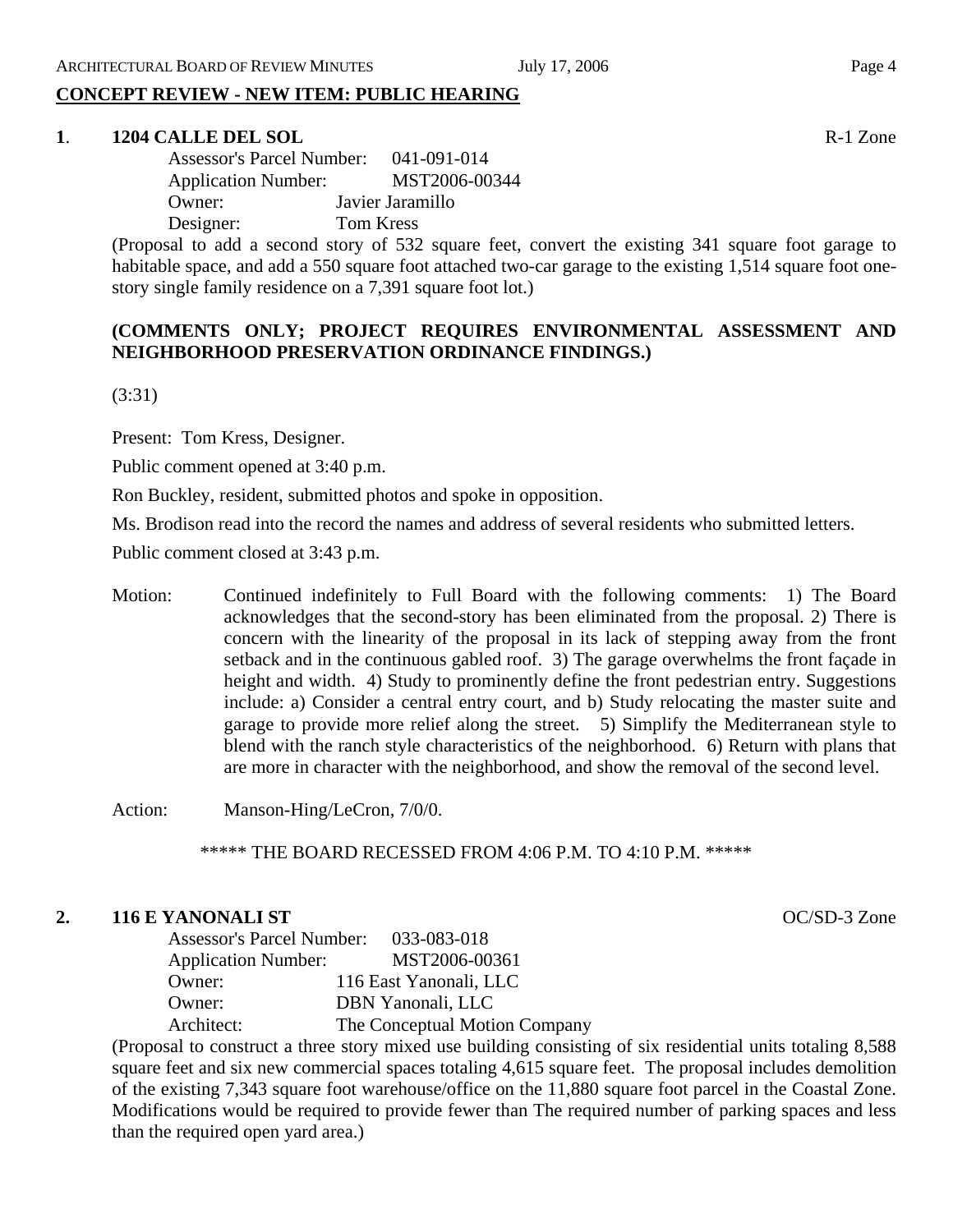# **(COMMENTS ONLY; PROJECT REQUIRES ENVIRONMENTAL ASSESSMENT AND PLANNING COMMISSION APPROVAL FOR A COASTAL DEVELOPMENT PERMIT, DEVELOPMENT PLAN APPROVAL FINDINGS AND MODIFICATIONS.)**

Continued indefinitely at the applicant's request

#### **IN-PROGRESS REVIEW**

#### **3. 6100 HOLLISTER AVE**

| Assessor's Parcel Number: 073-080-065 |                                      |
|---------------------------------------|--------------------------------------|
| <b>Application Number:</b>            | MST2005-00480                        |
| Owner:                                | Karen Ramsdell/City of Santa Barbara |
| <b>Business Name:</b>                 | Citrix Centre                        |
| Agent:                                | Susan Mclaughlin                     |
| Applicant:                            | <b>Andrew Bermant</b>                |
| Agent:                                | <b>Laurel Fisher Perez</b>           |

(Proposal to develop a mixed use industrial and commercial development, totaling 180,000 square feet located in sub-area #2 and sub-area #3 of the Santa Barbara Airport Area Specific Plan.)

## **(PROJECT REQUIRES SUBSTANTIAL CONFORMANCE WITH PLANNING COMMISSION RESOLUTION NO.029-99.)**

(4:10)

- Present: Andrew Bermant, Bermant Development, Applicant; Brent Poliquin, Poliquin-Kellog Design Group Architect.
- Motion: Continued to Consent Calendar with the following comments: 1) The Board understands that this review is for Buildings A and B, and that the remainder of the project will return for continued review. 2) The Board finds that the proposal for buildings A and B is moving in right direction. 3) Simplify the column and gutter elements; to be simpler and square cut to match the building style. 4) For consistency, refine the mix of steel and wood trellis elements. The upper level trellises and eyebrows would be more appropriate in steel, and the grade level elements would be more fitting in wood. 5) Study the rear curved arcade element on building A to: a. Bolster the wall thickness; b. Clarify the cantilever trellis element; c. Show the proposed reflected ceiling plan. 6) Study the wrought iron detail of the mechanical screen openings as it is inconsistent with the building architecture. 7) Minimize the wall cap treatments of the mechanical screens. 8) Eliminate the built-out window surrounds at the recessed windows of Buildings A and B. 9) Maintain the horizontal bands at the wall plane off sets. 10) The projecting green screen elements at the ends of the building should return on the side flanks. 11) Study the detail of the roof overflow drains. 12) Simplify and square detailing at the trellis beam ends. 13) Eliminate the ledger at the trellis as it abuts the wall. 14) All glass doors of Building A should be Herculite style doors without vertical mullions at the jambs; to be reviewed at subsequent submittals. 15) Indicate any additional exterior lighting on subsequent submittals.

Action: Wienke/Manson-Hing, 7/0/0.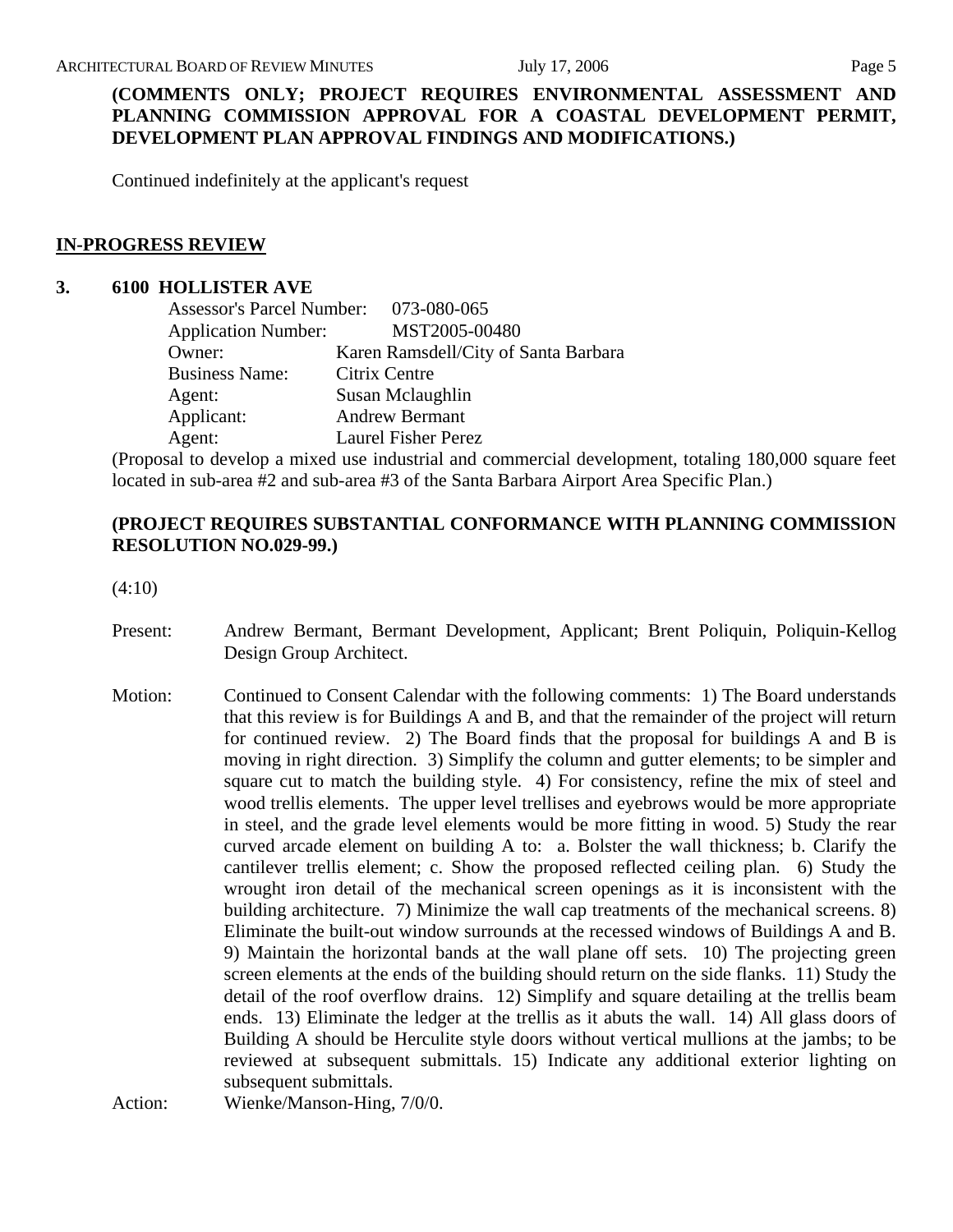# **CONCEPT REVIEW - CONTINUED ITEM**

#### **4. 216 E CALLE LAURELES** E-3/SD-2 Zone

| <b>Assessor's Parcel Number:</b> | 053-091-011       |
|----------------------------------|-------------------|
| <b>Application Number:</b>       | MST2006-00322     |
| Owner:                           | Paula S. Schaefer |
| Applicant:                       | Paul Poirier      |
| Architect:                       | Paul Poirier      |

(Proposal for a 1,080 square foot, two-story addition to an existing 743 square foot, one-story, single family residence on a 6,352 square foot lot. Proposed are a 487 square foot first floor addition, a 593 square foot second floor addition, a second story deck, and a 184 square foot addition to the existing attached 210 square foot garage.)

#### **(Second Concept Review.)**

## **(PROJECT REQUIRES ENVIRONMENTAL ASSESSMENT AND NEIGHBORHOOD PRESERVATION ORDINANCE FINDINGS.)**

(5:33)

Present: Paul Poirier, Architect; Paula and Sam Schaefer, property owners.

Public comment opened at 5:43 p.m.

Greg Mohr, resident, not opposed to the project.

Robert Taylor, resident, spoke in opposition.

Ms. Brodison read into the record the names and addresses of two residents who submitted letters.

Public comment closed at 5:48 p.m.

Motion: Preliminary Approval with the finding that the Neighborhood Preservation Ordinance criteria have been met as stated in Subsection 22.68.060 of the City of Santa Barbara Municipal Code, and return to Consent Calendar with the following comments: 1) The revisions to second floor and second floor deck are enhancements over the previous submittal. 2) The Board is concerned with the roofline of the west street elevation as illustrated. a) Study utilizing a dormer or break pitched roof over the entry element to improve the roof and second story wall intersection, and b) align the garage roof with the roof element over the living room. 3) Provide clarity of the fireplace flue placement in subsequent submittals. 4) The Board is in favor of a small opening on the north face of the deck wall. One suggestion is to utilize a screen type element for privacy yet allow ventilation. 5) The Board supports the materials and colors as presented. Action: Mudge/Sherry, 7/0/0.

\*\*\*\*\* THE BOARD RECESSED FROM 6:06 P.M. UNTIL 6:33 P.M. \*\*\*\*\*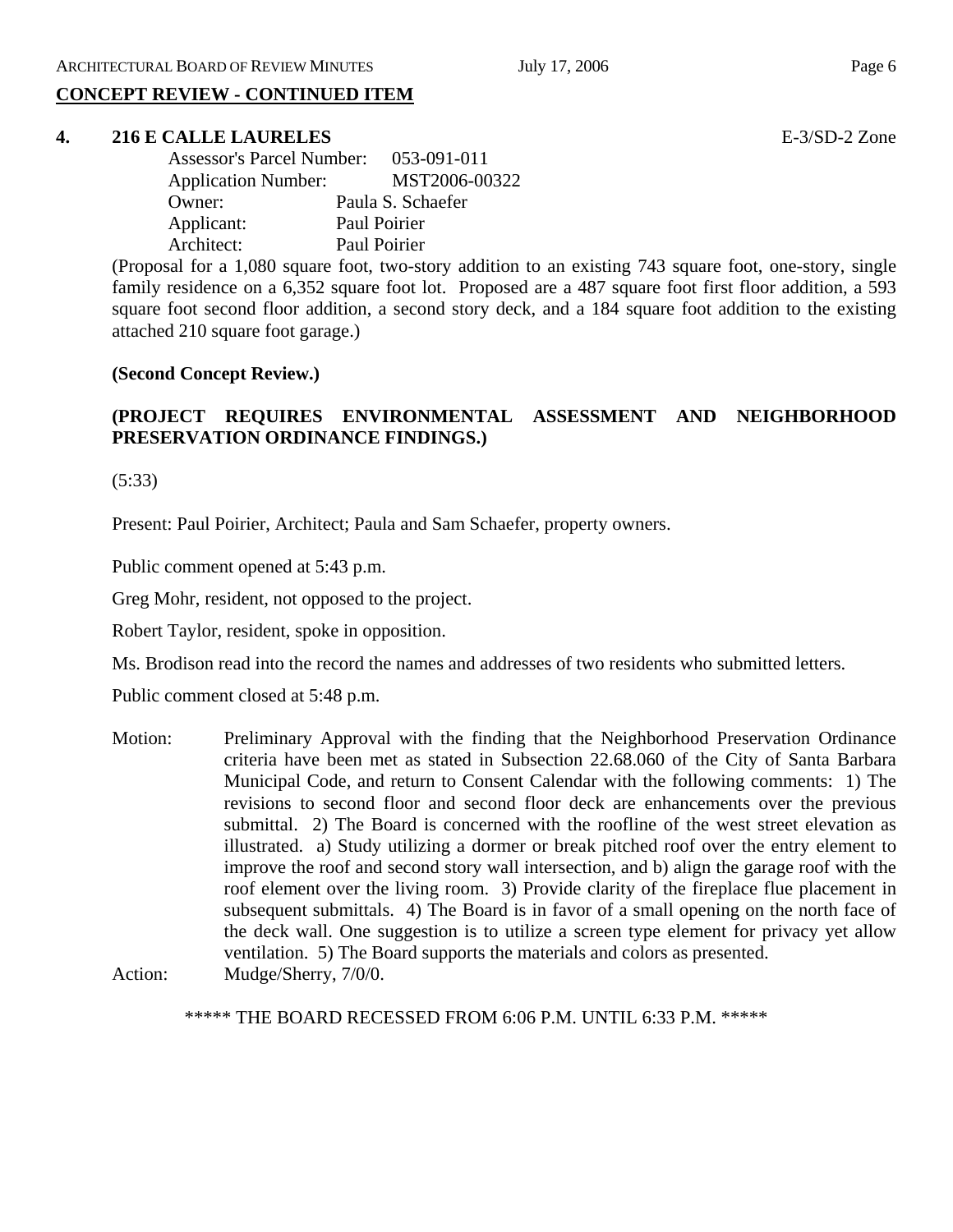# **CONCEPT REVIEW - CONTINUED ITEM**

#### **5. 1340 CLIFTON ST** R-2 Zone

| Assessor's Parcel Number:  | 017-154-018   |
|----------------------------|---------------|
| <b>Application Number:</b> | MST2005-00500 |
| Richard Golden<br>Owner:   |               |

(This is a revised project. Proposal to construct a 1,895 square foot three-story single-family residence to include a 610 square foot two-car garage and 94 square feet of covered deck area. The project is on the same 6,067 square foot lot as the existing 1,004 square foot two-story single-family residence with a first floor 440 square foot garage. Modifications are required to allow less than 1,250 square feet of open yard space and for encroachments into the front yard setback.)

## **(Third Concept Review.)**

## **(COMMENTS ONLY; PROJECT REQUIRES ENVIRONMENTAL ASSESSMENT, AND STAFF HEARING OFFICER APPROVAL FOR MODIFICATIONS.)**

(6:33)

Present: Eric Swenumson; architect; Richard Golden, applicant.

Public comment opened at 6:54 p.m.

Maria Sate, opposed.

Ann Harkey, opposed.

Ron Harkey, opposed.

Monty Hudson, opposed.

Chair Bartlett read into the record a letter from Chris Tamura in opposition to the project.

Public comment closed at 7:03 p.m.

Motion: Continued indefinitely to Staff Hearing Officer, Ready for Preliminary approval and return to Consent Calendar with the following comments: 1) The Board acknowledges that the applicant has done a good job in reducing the project scale. 2) The architectural style is more compatible with the neighborhood, with the full width front porch facing Salinas Street. 3) There is concern with the discrepancy of the floor plans and exterior elevations with regard to the width of second floor. Study pulling back the second floor dormers a minimum of two feet from the east and west walls of the lower level. 4) The Dormers should intersect the main roof below the ridgeline. 5) Provide deep roof overhangs on the eaves as depicted on the plans. 6) Study authentic detailing such as brackets or beam extension to support the eaves. 7) Detail the front porch in a traditional fashion with appropriate moldings. 8) The Board supports the modification of the yard area given that this is a small corner lot. 9) The Board supports the covered porch within the front yard set back as it provides open space and adds aesthetically to the neighborhood. 10) The Board is concerned with pedestrian circulation and recommends that a shared sidewalk from Salinas Street should be added to serve both serve structures. 11) The Board is concerned with privacy. Study ways to reduce the second floor window size on the south elevation. One suggestion is to flip the interior floor plan and allow small windows on the south and larger windows on the north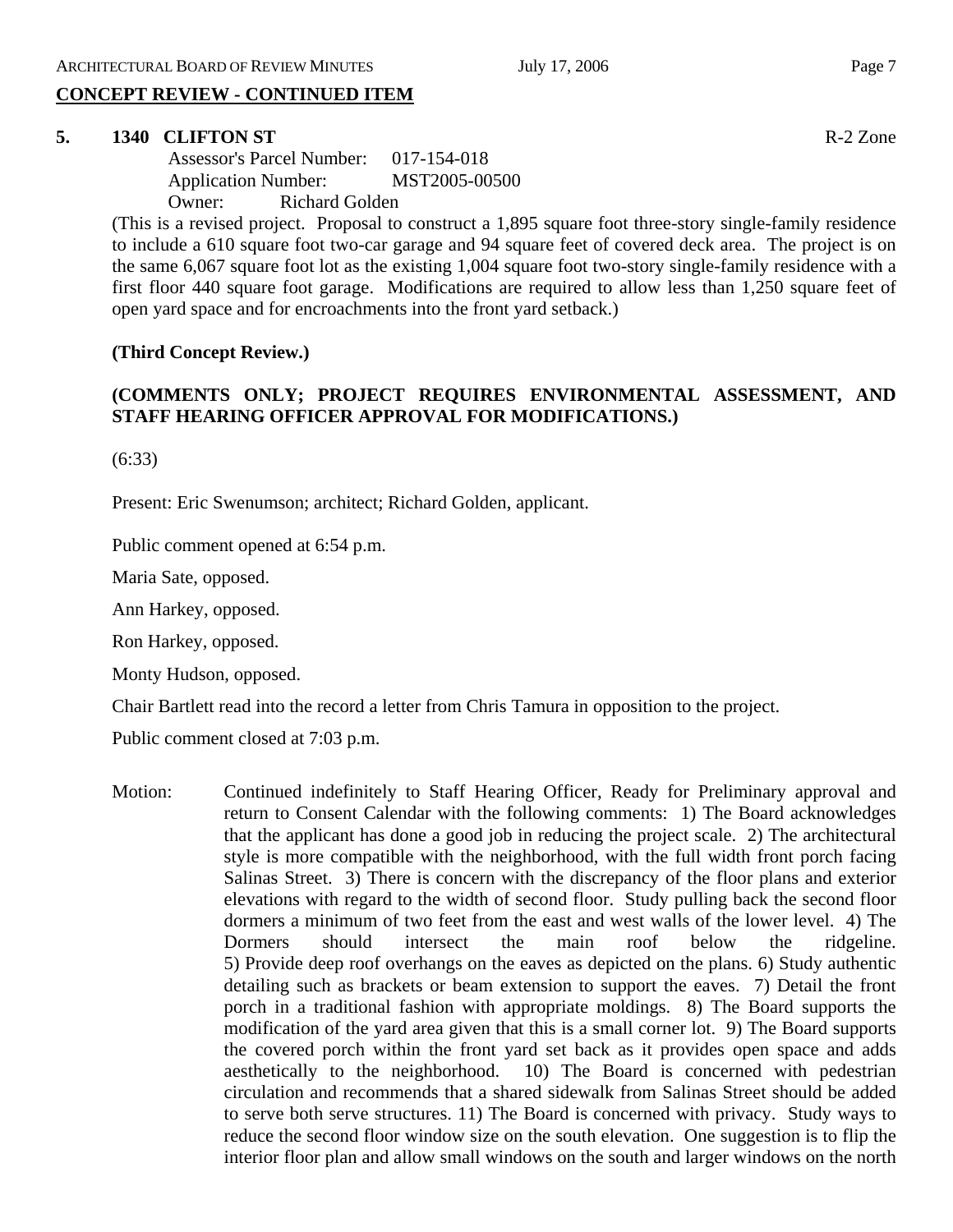elevation. 12) Study ways to relieve the apparent flatness on the north and south elevations. 13) Study ways to mitigate the previous loss of Yucca trees. 14) Provide foundation planting along the south elevation, possibly vines or Espaliers on the structure, and one or two small trees in the side yard. 15) The Board is not in support of raising the grade at the street elevation. 16) The topo survey should include elevation points at the adjacent property line retaining wall fence; show topography lines at 1 foot intervals. 17) The Board carried forward Comment #1 from the minutes of April 17, 2006: The Board is concerned with the accuracy of the presented documentation, especially the previously requested topographic map which should return with both vertical and horizontal accuracy and drawn to scale showing the relative heights of the proposed project and adjacent structures so that the Board can understand the relative roof and finished floor elevations of the immediately adjacent properties. Action: Sherry/Mosel, 7/0/0.

#### **CONCEPT REVIEW - NEW ITEM: PUBLIC HEARING**

#### **6. 3500 MCCAW AVE P-R/SD-2 Zone**

| <b>Assessor's Parcel Number:</b> | 051-230-005             |
|----------------------------------|-------------------------|
| <b>Application Number:</b>       | MST2006-00230           |
| Owner:                           | City of Santa Barbara   |
| Agent:                           | <b>Bob Sedivy</b>       |
| Applicant:                       | Scott Jorgenson         |
| Architect:                       | <b>Robert Grant</b>     |
| <b>Business Name:</b>            | Santa Barbara Golf Club |

(Proposal for a 1,812 square foot one-story addition to the existing one-story Santa Barbara Golf Club maintenance building. The proposal includes remodeling the existing restroom for ADA compliance, replacing the existing skylights, and addition of new gutters and downspouts. The project requires Development Plan Approval findings at ABR.)

## **(COMMENTS ONLY; PROJECT REQUIRES ENVIRONMENTAL ASSESSMENT AND DEVELOPMENT PLAN APPROVAL FINDINGS.)**

(6:33)

Present: Billy Goodnick, Arch, Parks & Recreation Department; Bob Sedivy, Supervising Engineer.

Public comment opened at 7:46 p.m.

Jane Frederick, resident, requested more details about the parking area and the contents of what the building will house.

Ms. Brodison recommended that in keeping with zoning requirements, noise-generating equipment not be stored in the structure.

Public comment closed at 7:53 p.m.

Motion: Preliminary approval with Development Plan Approval Findings and continued indefinitely to the Consent Calendar with the following comments: 1) The proposed addition is a suitable improvement to the existing building. 2) The applicant is to work with neighbors to add landscaping at the northwest corner to help mitigate visibility of equipment stored in the yard. 3) Study using a darker color on the building exterior.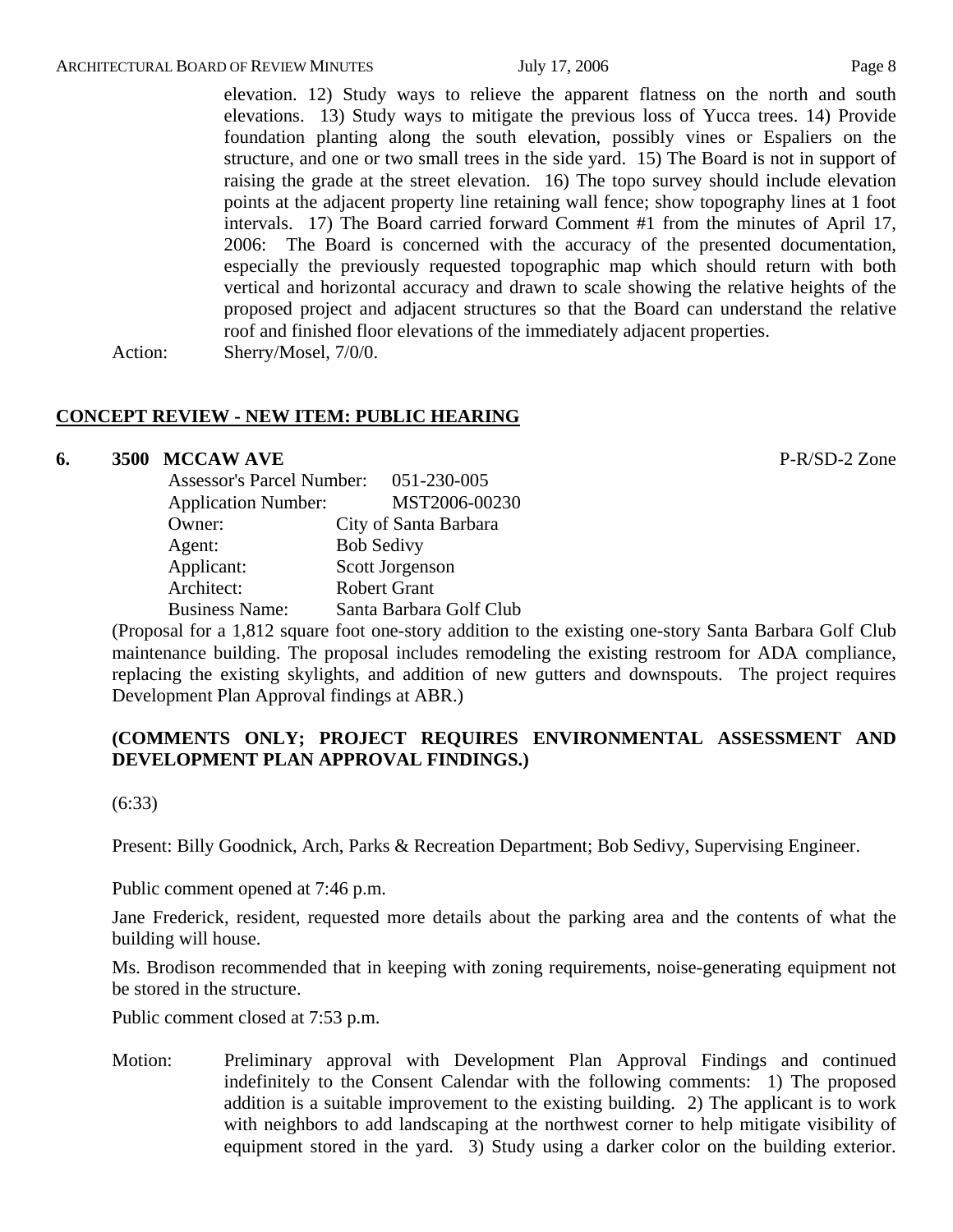Paint the existing building to match the new addition. 4) It is understood that no stationery, permanent noise generating equipment will be housed in this addition. 5) Acknowledged the following **Development Plan Approval Findings**: 1. The proposed development complies with all provisions of the Zoning Ordinance, based on a preliminary plan check review by Planning Division staff. The plans will undergo further zoning plan check review to ensure compliance when submitted to the Building  $\&$  Safety Division; and, 2. The proposed development is consistent with the principles of sound community planning, as determined by the project's consistency with the City's General Plan; and, 3. The proposed development will not have a significant adverse impact upon the neighborhood's aesthetics/character in that the size, bulk, or scale of the development will be compatible with the neighborhood; and, 4. It will not have a significant unmitigated adverse impact upon City and South Coast housing stock, as the project will not result in the loss of any affordable housing; and, 5. It will not have a significant unmitigated adverse impact on the City's water resources as the expected increase in water use resulting from the proposed development is minimal, which is consistent with the General Plan; and, 6 It will not have a significant unmitigated adverse impact on the City's traffic, based on comments provided by the Transportation Division; and, 7. Resources will be available, and traffic improvements will be in place at the time of project occupancy.

Action: Wienke/Manson-Hing, 7/0/0.

#### **CONCEPT REVIEW - NEW ITEM: PUBLIC HEARING**

#### **7. 1018 ROBLE LN** E-1 Zone

| <b>Assessor's Parcel Number:</b> | 019-241-007         |
|----------------------------------|---------------------|
| <b>Application Number:</b>       | MST2006-00347       |
| Owner:                           | Dan & Mary Mccammon |
| Architect:                       | Amy Von Protz       |

(Proposal to remodel existing patio enclosure and retaining walls, add a wooden pergola, and add decorative elements to the existing front entry. The existing 2,989 square foot, two-story, single-family residence is located on an 8,148 square foot lot in the Hillside Design District. Modifications are requested for the pergola and retaining wall remodel to be located in the front yard setback, and for over height walls.)

## **(COMMENTS ONLY; PROJECT REQUIRES ENVIRONMENTAL ASSESSMENT, NEIGHBORHOOD PRESERVATION ORDINANCE FINDINGS AND STAFF HEARING OFFICER APPROVAL FOR MODIFICATIONS.)**

(8:00)

Present: Amy Von Protz, Architect; Mary McCammon, Owner.

Public comment opened at 8:14 p.m., and as no one wished to speak, closed at 8:14 p.m.

Motion: Continued indefinitely to the Full Board with the following comments: 1) The Board is not in support of the full height privacy wall. The Board does support a maximum threefoot high wall incorporating more stone elements. 2) Provide additional landscaping to buffer the wall height. 3) Increase the number of proposed wood corbels under the existing deck. 4) The Board is not in favor of the proposed window treatment. Provide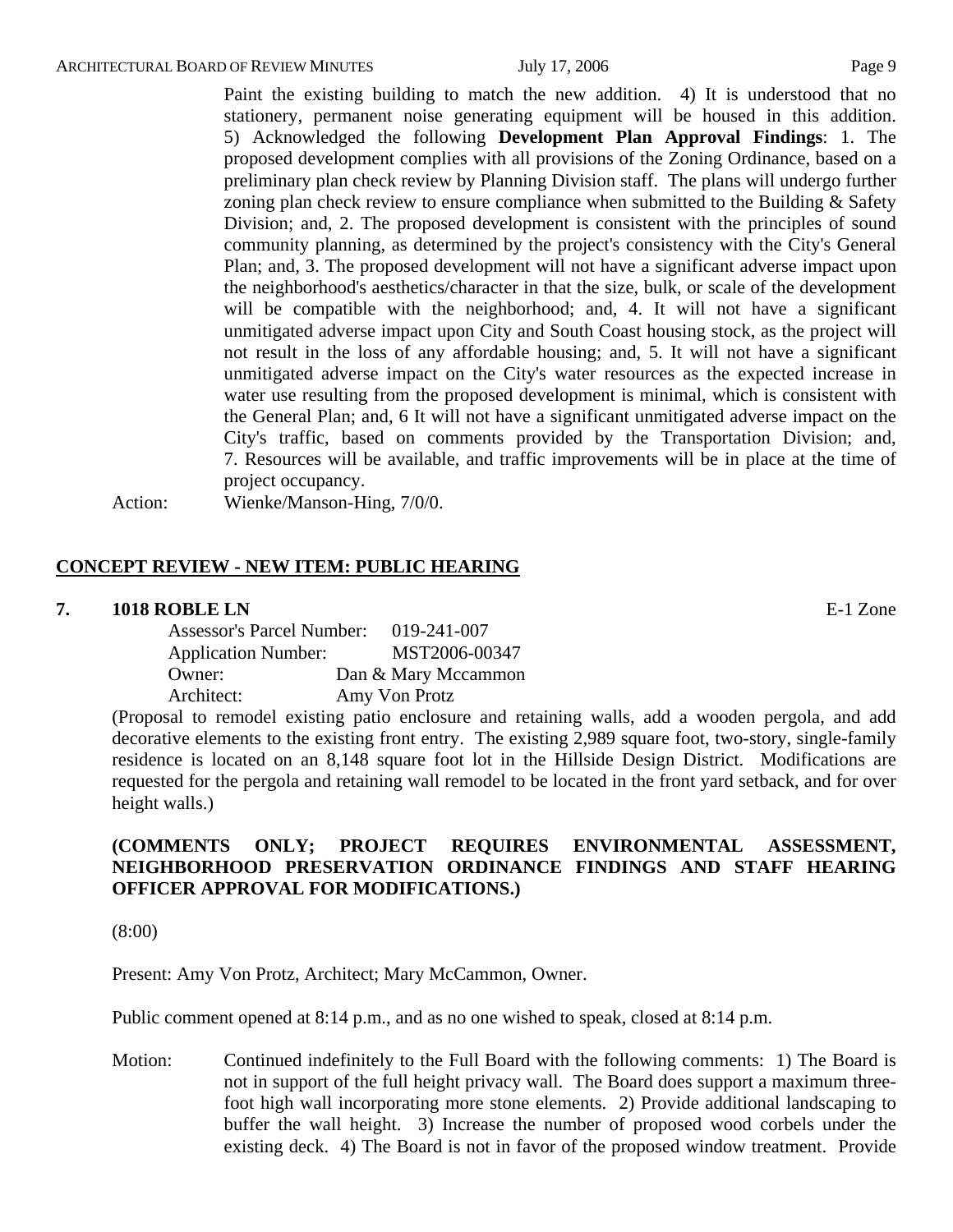alternatives such as paint or furring out the front wall to create a traditional recessed window. 5) Provide more variation in the wrought iron design, possibly adding periodic knoll posts. 6) The Board supports the proposed pergola modification. 7) The Board appreciates the stone pilaster bases. 8) Consider narrower column widths. Action: LeCron/Mosel, 7/0/0.

## **CONCEPT REVIEW - NEW ITEM: PUBLIC HEARING**

#### **8. 609 E ORTEGA ST** R-3 Zone

| <b>Assessor's Parcel Number:</b> | 031-103-022          |
|----------------------------------|----------------------|
| <b>Application Number:</b>       | MST2006-00267        |
| Owner:                           | Alfonso B. Espinoza  |
| Applicant:                       | <b>Robert Stamps</b> |

(Proposal to construct a two-story 1,166 square foot single-family residence and an attached 277 square foot one-car garage. The proposal includes demolition of the existing 826 square foot single-family residence. There is an existing 1,676 square foot duplex, a three-car carport, and two uncovered parking spaces on the 7,000 square foot parcel.)

## **(COMMENTS ONLY; PROJECT REQUIRES ENVIRONMENTAL ASSESSMENT.)**

(8:21)

Present: Robert Stamps, applicant.

Public comment opened at 8:32 p.m., and as no one wished to speak, closed at 8:32 p.m.

Motion: Continued indefinitely to the Full Board with the following comments: 1) Reconsider the two-story front façade. 2) Provide additional details or charm giving elements to the front elevation of the two-story element. 3) Consider a balcony with French doors on second floor. 4) Provide an exposed guardrail at the front elevation. 5) Eliminate the solid wall at the stair location to provide a more pedestrian friendly walkway. 6) The Board is not in favor of the 6-inch plaster separation between second floor windows. The Board suggests providing more than 6 inches of plaster between the two windows on the second elevation, or combining the windows thereby eliminating the separation. 7) Provide more photo documentation of neighboring structures for the entire block. 8) Provide landscape plans for the front house. Action: Sherry/LeCron, 6/1/0. Mosel opposed.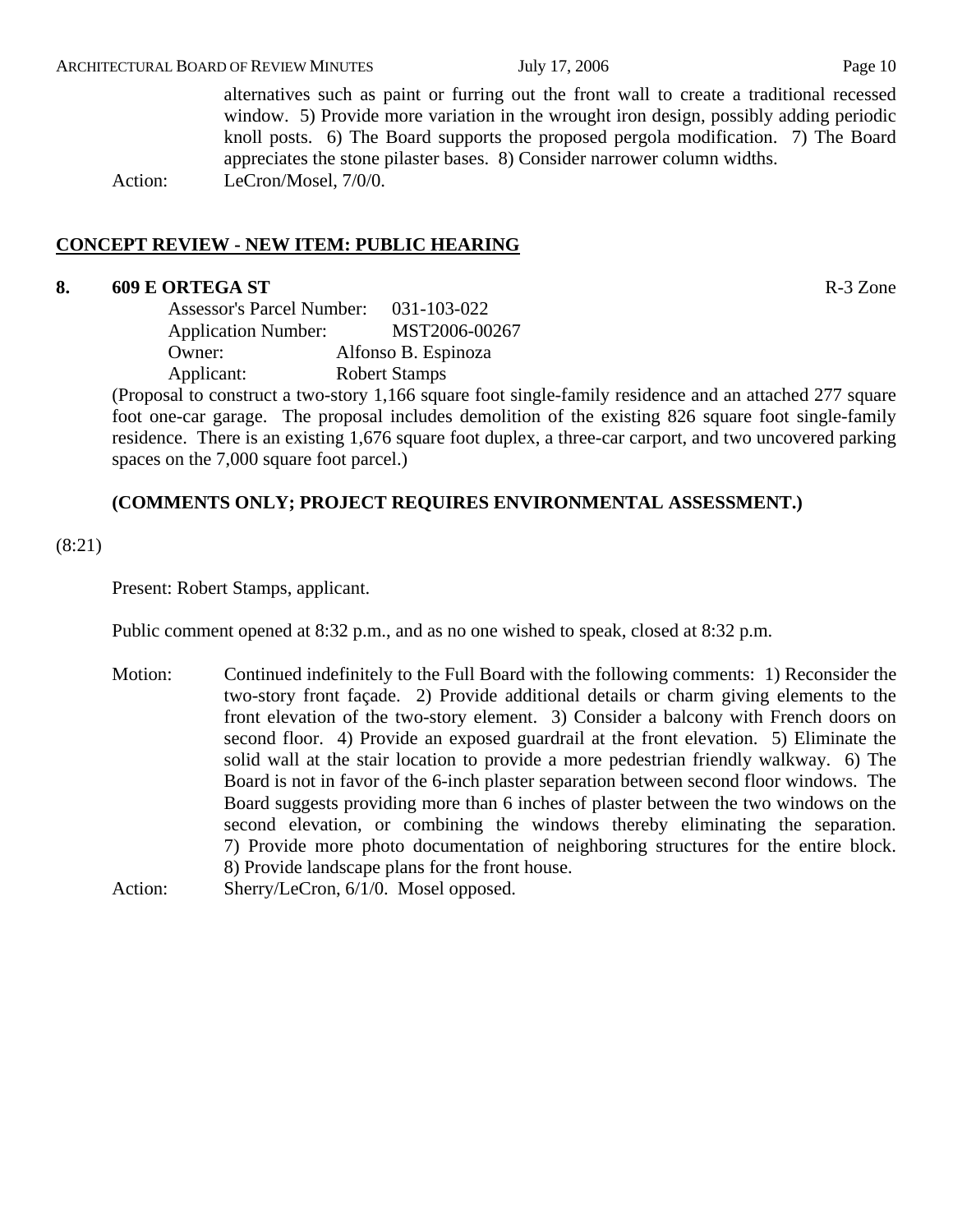#### **CONSENT CALENDAR**

#### **CONTINUED ITEM**

#### **A. 1346 MANITOU RD** E-1 Zone

Assessor's Parcel Number: 049-210-010 Application Number: MST2006-00247 Owner: Robert K. and Madalerne I. Towery Applicant: Robert Towery

(As-built retaining walls/fencing to abate zoning violations and reinstallation of garage door. All buildings to be refinished smooth sand finish stucco, replacing the windows, replaced doors, installation of new windows and changing the colors.)

## **(PROJECT REQUIRES NEIGHBORHOOD PRESERVATION ORDINANCE FINDINGS.)**

(Preliminary Approval is requested.)

Final as approval as noted on the plans with the finding that the Neighborhood Preservation Ordinance criteria have been met as stated in Subsection 22.68.060 of the City of Santa Barbara Municipal Code

## **NEW ITEM**

#### **B. 817 ARBOLADO RD** E-1 Zone

Assessor's Parcel Number: 019-231-021 Application Number: MST2006-00194 Owner: Frederick M. and Jane Paulson Trustees Architect: Peter Becker

(Proposal to construct 182 square feet of first floor additions and 32 square feet of "as-built" first floor additions, 8 square feet of second floor additions and 165 square feet of "as-built" second floor additions. Proposal includes demolishing 196 square feet on the first floor which includes converting 172 square feet of an existing family room to an open loggia, and demolishing 35 square feet on the second floor. Demolish 10 square feet of the existing 498 square foot basement/hobby room. Add 45 square feet of "as-built" floor area to the existing 457 square foot carport and convert to a garage. Proposal includes demolishing 63 square feet of "as-built" additions to an existing 563 square foot detached art studio. The existing permitted two-story single family residence is 5,279 square feet with 188 square feet of "as-built" additions for a total of 5,467 square feet on a 26,136 square foot lot located in the Hillside Design District. The total proposed square feet of all buildings on the lot is 6,463 square feet. The project also includes new wrought iron entry gates, various changes to windows and doors, remodel existing front pergola, and a new tile front terrace. The project includes the abatement of violations listed in ENF2005-01150 and ZIR2005-00926)

## **(PROJECT REQUIRES ENVIRONMENTAL ASSESSMENT AND NEIGHBORHOOD** PRESERVATION ORDINANCE **FINDINGS.)**

Final as approval as noted on the plans with the finding that the Neighborhood Preservation Ordinance criteria have been met as stated in Subsection 22.68.060 of the City of Santa Barbara Municipal Code. Colors, details, and materials are to match the existing.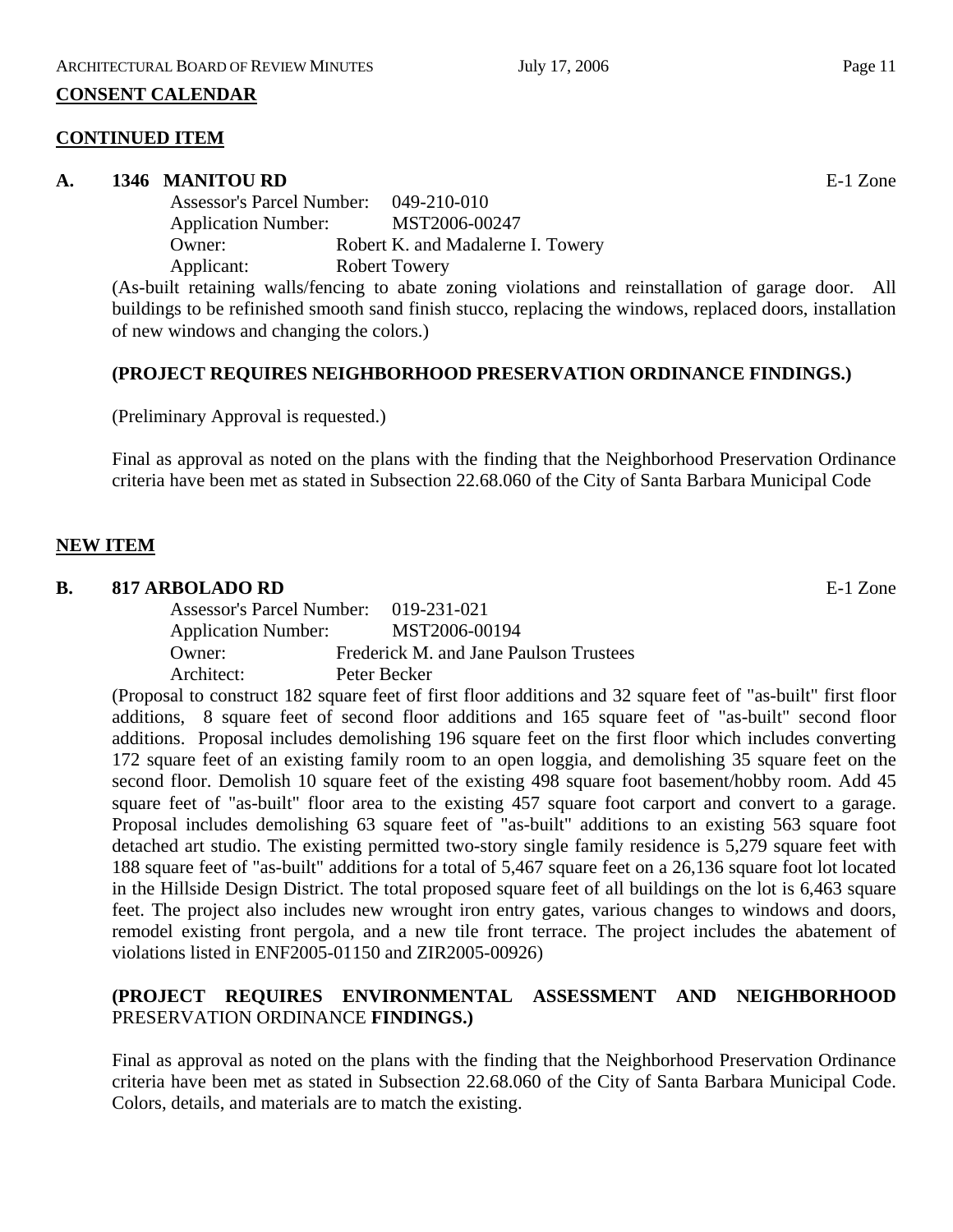## **NEW ITEM**

#### **C. 3201 CAMPANIL DR A-1/SD-3 Zone**

Assessor's Parcel Number: 047-110-005 Application Number: MST2006-00422 Owner: Lewis G. Bishop Agent: Raymond Appleton

(Proposal to permit as-built changes to the exterior doors and windows on the rear elevation, installation of glass railings on the second floor decks, and replacement of the hip roofed of the pool house with glass rails & a fireplace at the roof deck on a 3.75 acre lot in the Hillside Design District. The project includes the abatement of violations listed in ENF2006-00325.)

# **(PROJECT REQUIRES ENVIRONMENTAL ASSESSMENT AND NEIGHBORHOOD PRESERVATION ORDINANCE FINDINGS.)**

Preliminary Approval with the finding that the Neighborhood Preservation Ordinance criteria have been met as stated in Subsection 22.68.060 of the City of Santa Barbara Municipal Code, and with the following comments: 1) Applicant to work with the Home Owner's Association to obtain the appropriate approvals. 2) Provide evidence for how the tree removal along the property line will be replaced in size and kind. 3) Applicant to return with a detail of the plaster wall on the roof at corner to glass. 4) The glass railing shall be non-reflective glass. 5) All plaster corners on roof decks shall be aligned with the mass of buildings below, not the roof overhangs.

## **NEW ITEM**

#### **D. 3214 CALLE CEDRO E-3/SD-2 Zone**

Assessor's Parcel Number: 053-261-004 Application Number: MST2006-00419

Owner: Roman Catholic Archbishop of Los Angeles

(Proposal to reconfigure the bottom landing of the main entrance of the San Roque Church to include additional handrail, improving the ADA access and revising the bottom set of stairs due the existing grade at the sidewalk along the Calle Cedro entrance of the church.)

## **(ACTION MAY BE TAKEN IF SUFFICIENT INFORMATION IS PROVIDED.)**

Final approval as submitted.

## **NEW ITEM**

# **E. 525 BRAEMAR RANCH LN** A-1/SD-3 Zone

Assessor's Parcel Number: 047-030-027 Application Number: MST2006-00426 Owner: Breen James J/Sandra G Applicant: Channel Coast Corporation Architect: John Godkin

(Proposal to remove the existing atrium skylights and replace them with new fiberglass casement windows in white at front and side and new shingled shed roof to match existing.)